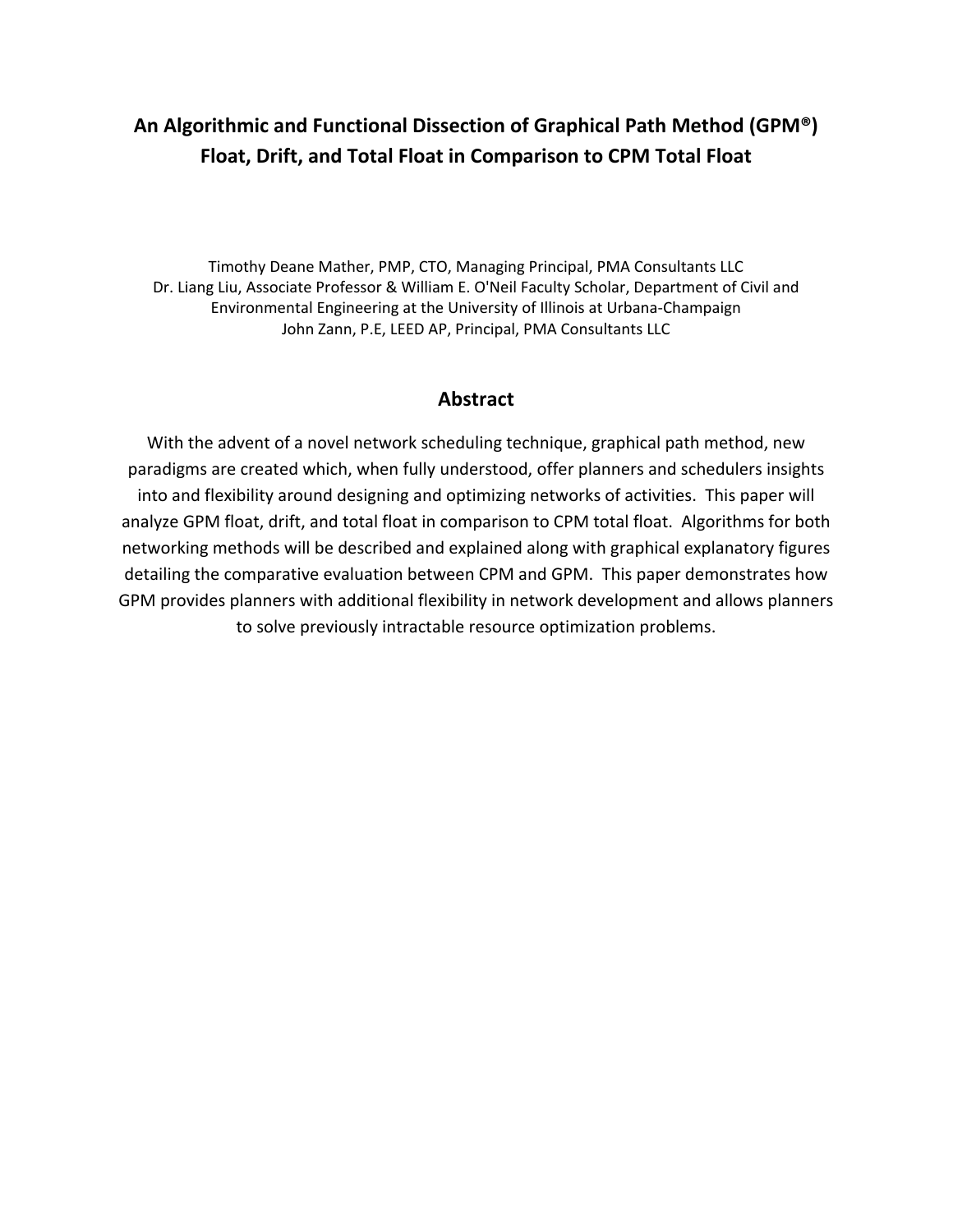#### **The evolution of CPM and the advent of GPM**

The Critical Path Method (CPM) was originally developed by Kelly & Walker in 1956.<sup>i</sup> At the time of its creation, CPM was envisioned as a tool for schedule optimization. In the early days of CPM the planning process involved developing a network of activities in a logical sequence and then calculating the schedule to determine activity dates, total floats, and the critical path. As CPM calculations migrated to personal computers (in lieu of hand calculations) planners were able to develop schedules with significantly more activities. Today, detailed construction schedules can contain more than 50,000 activities. This increase in the size of schedules has shifted the focus from the planning process to the scheduling process. It is now common practice to enter information directly into a CPM software tool without first planning the project. However, some organizations use a full wall planning session prior to scheduling the project to ensure that the planning step is not lost. This often involves several hundred sticky notes and a long sheet of plotter paper with a printed time scale. Once the activities have been planned they are then entered into a CPM scheduling tool for calculation. The Graphical Path Method (GPM) was developed, in part, to re‐instill planning into the scheduling process.

Harris defines total float in CPM as "that time span in which the completion of an activity may occur and not delay the termination of the project". Total float is calculated as the late date minus the early date for an activity. To calculate the early and late dates, a forward and backward pass must be performed. <sup>ii</sup>

Total float in GPM has the same meaning as total float in CPM but is derived differently. In order to properly describe total float in GPM we have to first define the constituent parts of total float. GPM Gap is link‐specific and measures, for two related activities, days the predecessor may be delayed without delaying the successor. GPM Float measures days an object (activity, etc.) may slip from and/or extend beyond planned dates without necessarily causing an overrun of a pertinent contract time. While analogous to CPM total float, GPM float differs in that it is measured from planned dates rather than early dates. Drift measures days an activity may backslide and/or extend to an earlier position without necessarily forcing an earlier project start or earlier interim release date. Drift plus float is a constant, and equals total float.<sup>iii</sup>

#### **GPM uses LDM a novel network diagramming method which combines elements of ADM and PDM**

The Graphical Path Method uses the Logical Diagramming Method (LDM) in order to graphically represent the network. Figure 1 offers an annotated LDM diagram.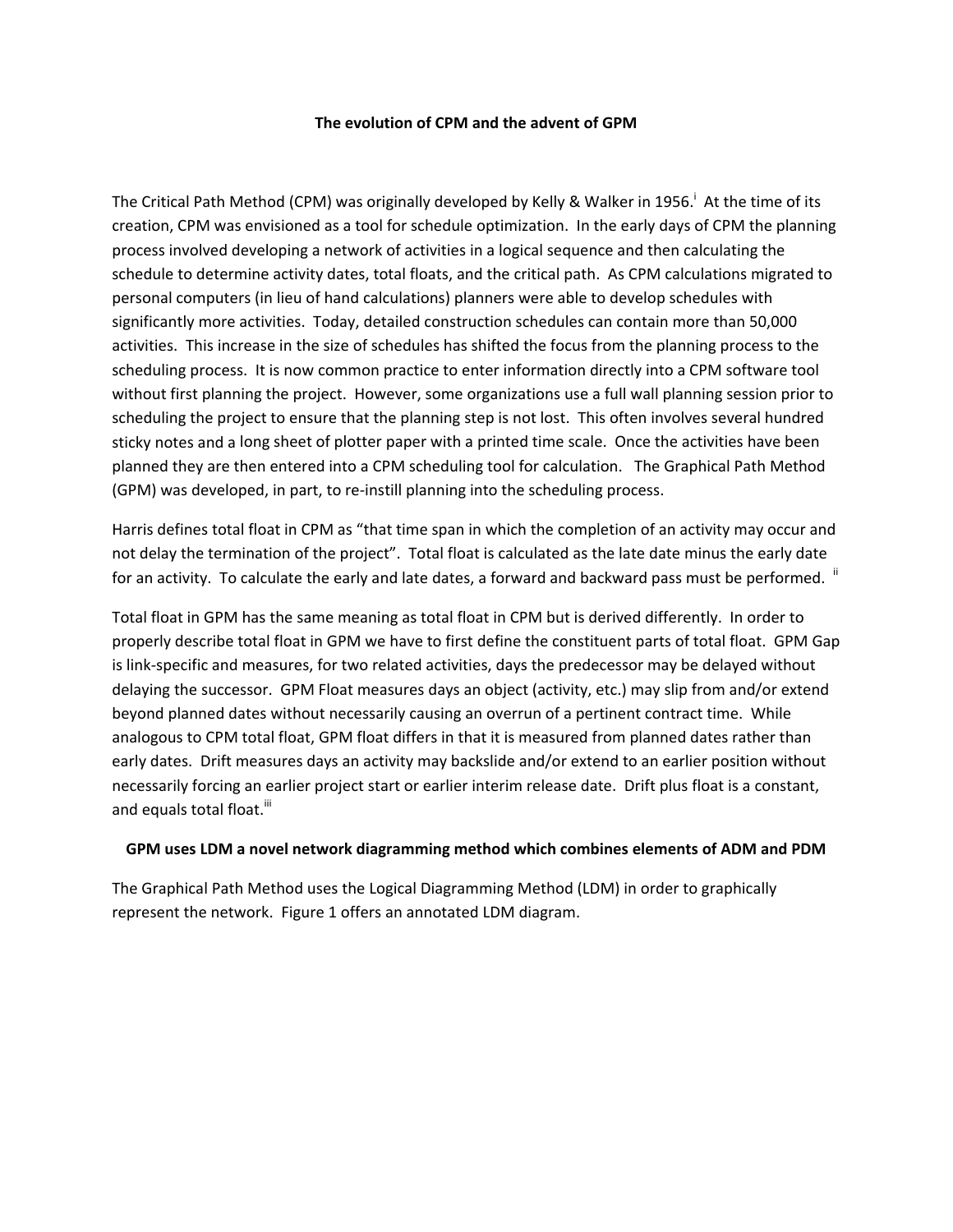

Figure 1 – Annotated LDM Diagram

## **Analyzing float calculations in CPM and GPM**

In GPM, float is calculated as Float  $_1$  = min [Float  $_J$  + Gap  $_{I,J}$ ], for all J Activities that are successors to Activity I. Drift  $_1$  = min [Drift  $_H$  + Gap  $_{HJI}$ ], for all H Activities that are predecessors to Activity I. Total Float  $I =$  Drift  $I +$  Float  $I$ .

| 2010          |                                           |            |                 |            | 2011                 |                   |              |            |
|---------------|-------------------------------------------|------------|-----------------|------------|----------------------|-------------------|--------------|------------|
| $J$ ul        | Aug                                       | <b>Sep</b> | Oct             | <b>Nov</b> | Dec                  | Jan               | <b>Feb</b>   | <b>Mar</b> |
| Start         |                                           |            |                 |            |                      |                   |              | Finish     |
| 7/2           |                                           |            |                 |            |                      |                   |              | 3/18       |
|               |                                           |            | <b>GPM</b>      |            |                      |                   |              |            |
|               |                                           |            |                 |            |                      |                   |              |            |
|               | <b>Activity A</b>                         |            |                 |            | <b>Activity B</b>    |                   |              |            |
|               |                                           |            |                 |            |                      |                   |              |            |
| 7/2           | 92                                        | 10/1       | 30              | 11/1       | 121                  |                   | 3/1          |            |
|               | $\langle 0 47\rangle$ 47                  |            |                 |            |                      | $30 17\rangle$ 47 |              |            |
|               |                                           |            |                 |            |                      |                   |              |            |
|               |                                           |            |                 |            |                      |                   |              |            |
|               | Activity C                                |            |                 |            | Activity D           |                   |              |            |
|               |                                           |            |                 |            |                      |                   |              |            |
| 6/29          | 92                                        | 9/28       | 30              | 10/29      | 121                  |                   | 2/26         |            |
|               | $-350/47$                                 |            |                 |            | 27 20 47             |                   |              |            |
|               |                                           |            |                 |            |                      |                   |              |            |
|               |                                           |            |                 |            |                      |                   |              |            |
|               | Activity E                                |            |                 |            |                      | Activity F        |              |            |
| 7/5           | 92                                        | 10/4       | 30              | 11/4       |                      | 121               | $3/\sqrt{4}$ |            |
|               | $3 44\rangle$ 47                          |            |                 |            |                      | 33 14 47          |              |            |
|               |                                           |            |                 |            |                      |                   |              |            |
|               |                                           |            | <b>CPM</b>      |            |                      |                   |              |            |
|               | <b>Activity G</b>                         |            |                 |            | <b>Activity H</b>    |                   |              |            |
|               |                                           |            |                 |            |                      |                   |              |            |
| $\frac{1}{2}$ | 92                                        |            | 10/110/2        |            | 121                  | 1/30              |              |            |
|               | $\langle 0 47\rangle$ $\langle 47\rangle$ |            |                 |            | 047/47               |                   |              |            |
|               |                                           |            |                 |            |                      |                   |              |            |
|               |                                           |            |                 |            |                      |                   |              |            |
|               | <b>Activity I</b>                         |            |                 |            | Activity J           |                   |              |            |
|               |                                           |            |                 |            |                      |                   |              |            |
| 7/2           | 92                                        | 10/1       | 30 <sub>o</sub> | 11/1       | 121                  |                   | 3/           |            |
|               | 047/47                                    |            |                 |            | $0 17\rangle$ $(17)$ |                   |              |            |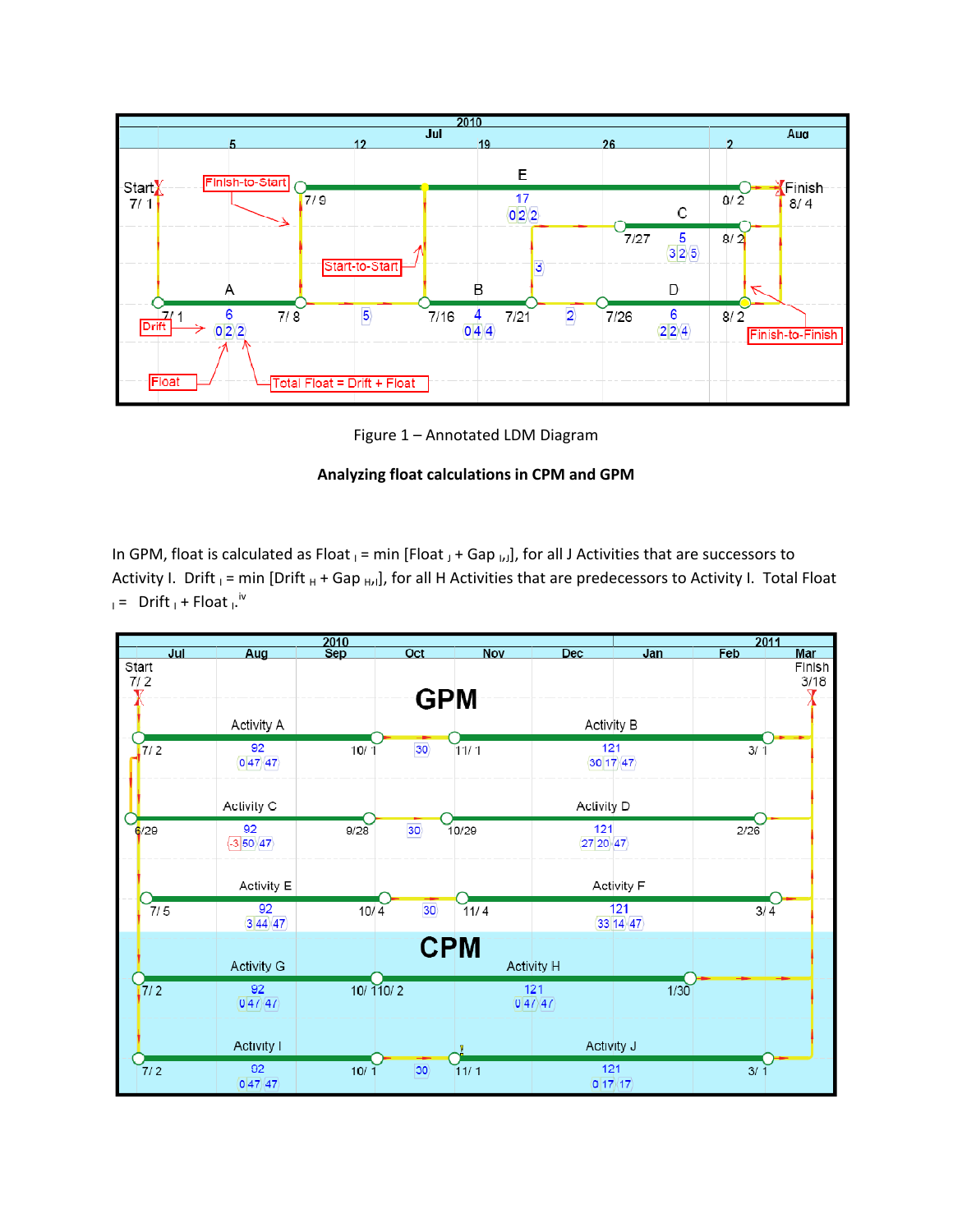#### Figure 2 ‐ Comparing GPM and CPM Float

In the example above, Activity A has a planned start date of 7/2 which coincides with the project start date. Activity B has a planned start date of 11/1, or 30 days after completion of Activity A. This 30 days difference is known as the gap. Activity B has a planned finish date of 3/1 which is 17 days prior to the project completion date. The powerfully simple mathematics of GPM tell us that:

Drift  $I = min$  [Drift  $H + Gap$   $H$ ], for all H Activities that are predecessors to Activity I. Drift Activity A =  $min[0 + 0] = 0$ : Drift Activity B =  $min[0 + 30] = 30$ Drift Activity  $C = min[-3 + 0] = -3$ : Drift Activity  $D = min[-3 + 30] = 27$ Drift Activity  $E = min[3 + 0] = 3$ : Drift Activity  $F = min[3 + 30] = 33$ 

Total Float  $I =$  Drift  $I +$  Float  $I$ Total Float Activity A =  $0 + 47 = 47$ : Total Float Activity B =  $30 + 17 = 47$ Total Float Activity C =  $-3 + 50 = 47$ : Total Float Activity D = 27 + 20 = 47 Total Float Activity E =  $3 + 44 = 47$ : Total Float Activity F =  $33 + 14 = 47$ 

The CPM calculations involve a simple forward and backward pass to develop the early and late starts. Total Float is then calculated as  $TF_{ij} = LFD_{ij} - EFD_{ij}$ . The results of these calculations are summarized below in Table 1.

| Activity | ES.     | EF      | LS       | LF       | Total<br>Float |
|----------|---------|---------|----------|----------|----------------|
| G        | 7/2/10  | 10/1/10 | 8/18/10  | 11/17/10 | 47             |
| н        | 10/2/10 | 1/30/11 | 11/18/10 | 3/18/11  | 47             |
|          | 7/2/10  | 10/1/10 | 8/18/10  | 11/17/10 | 47             |
|          | 11/1/10 | 3/1/11  | 11/18/10 | 3/18/11  | 17             |

Table 1 – CPM Float

Both activities G and H have a total float of 47. However, the total float for J is only 17. This result occurs because CPM is predicated on calculated early start dates rather than planned dates. Because CPM is predicated on calculated early start dates there is no concept of drift in CPM. In a cascading conundrum of consequences: forcing an early start date later by setting a no earlier than (NET) constraint results in a loss of total float. Not that the planner has any less true flexibility in CPM than in GPM, after all, the planner that creates the constraint can also take the constraint away. While this works well in small demonstrative examples, in the real world with hundreds or thousands of activities in a network path, the altered float calculations downstream of the constraint can be difficult if not impossible to detect. The following section further highlights the paradox of the CPM's total float calculation using a small network example.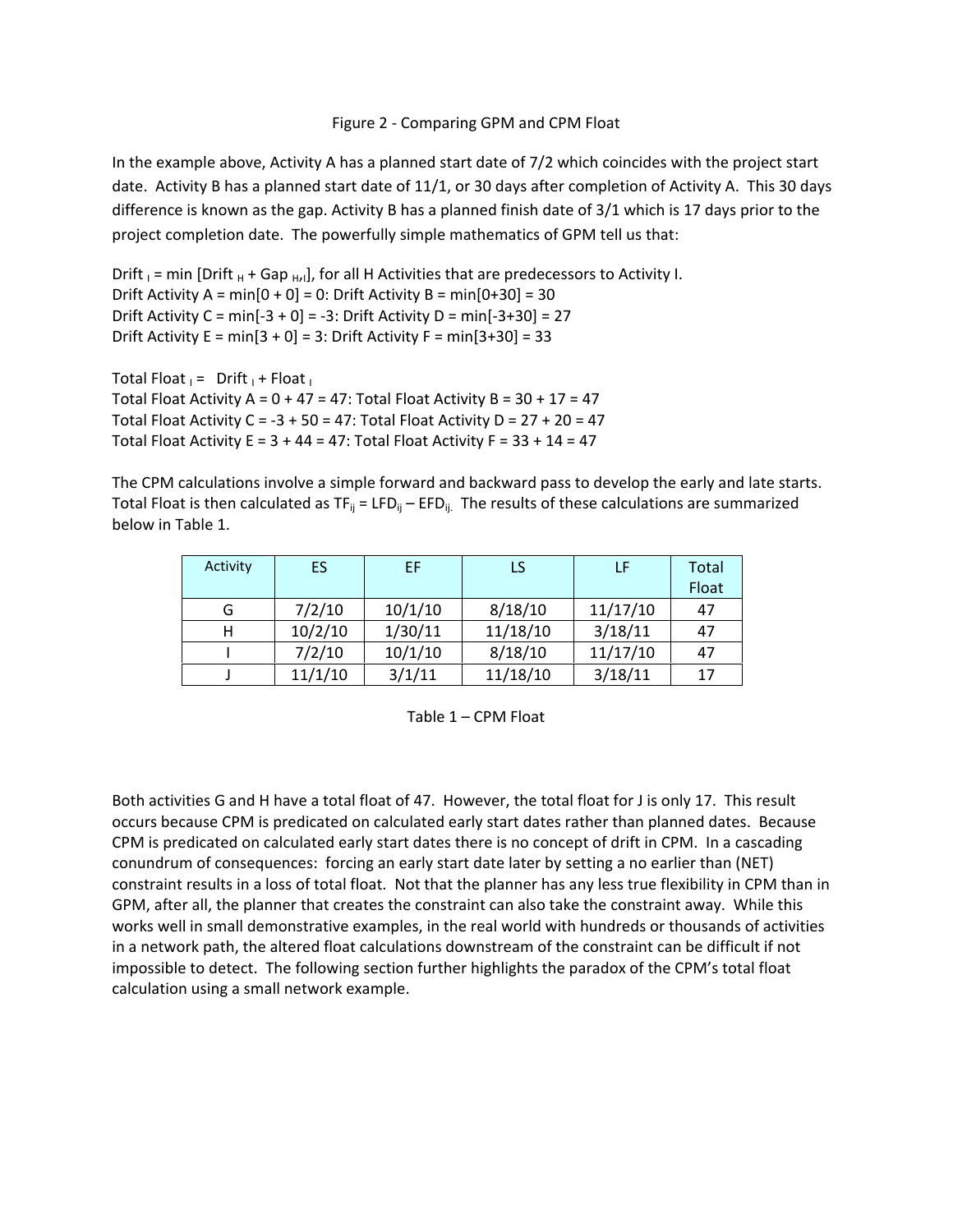### **The Paradox of CPM's Total Float Calculation for Planned Activity Dates**



**(no application in the figures just LDM)**

#### Figure 3 – GPM Example

Many experienced planners regularly place an activity between the early and late start dates. This allows planners to optimize resources and to tradeoff between time and cost without impacting the project completion. This practice, however, is often handicapped by the way CPM calculates the total floats. CPM calculates total floats based on backward and forward pass and ignores the network potential of GPM's Drift, or the time that an activity or a chain of activities could have gained by shifting predecessor activities early or moving predecessor activities in tandem.

In a network example shown in Figure 3, activities E, C, D all carry the same total floats of only 2 days according to the CPM calculation. Looking carefully, a seasoned planner will recognize that, in fact, activities C and D have a lot more flexibility to move around without impacting the completion of the project ‐ as much as 5 days for C (2 days between 8/2 and the project completion date of 8/4 plus 3 days between activities B and C) and 4 days for activity D (2 days between 8/2 and the project completion date of 8/4 plus 2 days between activities B and D), assuming activity B's start and end dates remain fixed. A further investigation will reveal that there is a gap of 5 days between A and its successor B, which literally increases the actual total floats of activity C to 10 days, D to 9 days, and B to 9 days. This set of "real" total floats represents the true flexibility that planners should consider, rather than the mere 2 days reported by the traditional CPM float calculation. Note that the durations and total floats shown in Figure 3 are working days. For example, there are 5 working (7 calendar) days between the end of Activity A (July 8) and the start of Activity B (July 16).

GPM capitalizes on Drift and compensates for the error of CPM's total float calculation. In fact, the sum of drift and float is the real total float of an activity, drift is the amount that an activity can move to the left (towards the project beginning) and float is the amount that an activity can move to the right (towards the project end) without impacting the beginning and ending of the project. The calculated drift, float and total float, as shown in the three boxes below each activity in Figure 3, provide planners with accurate information which enables the optimization of resource utilization and leveling.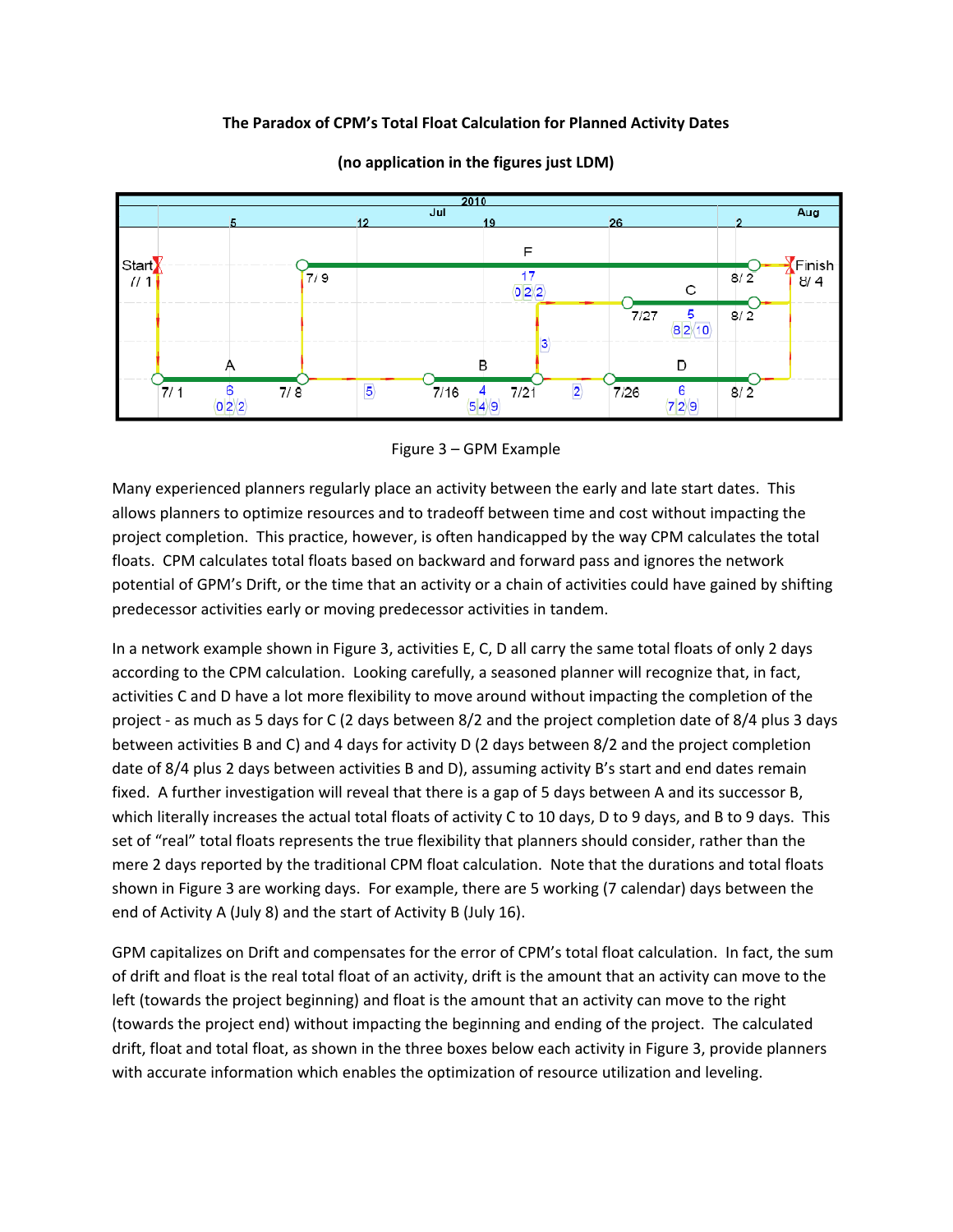#### **Resource Leveling Using Accurate (GPM) Total Float Inclusive of Drift**

When drift is used in calculating the accurate total floats for activities, project managers can explore creative ways of balancing and leveling resource utilization of a project. Let's use the schedule in Figure 3 as an example and assume the following numbers of welders are needed for each activity.

Activity A: 10 welders Activity B: 9 welders Activity C: 8 welders Activity D: 7 welders Activity E: 6 welders

If we plot the resource profile, it will look like the one shown in Figure 3(a) with the highest daily resource demand of 21 welders to complete the tasks by 8/2 due to the concurrent resource demand of activities C (8 welders), D (7 welders) and E (6 welders). If only 15 welders were available per day, then the resource demands in Figure 3(a) would exceed the supply, as shown in red in the resource histogram. CPM‐based algorithms will determine that the resource demand exceeds the available resources and, on the basis of the inaccurate total floats of 2 days for activities C, D, and E, these algorithms will erroneously extend the project completion date beyond 8/2 to keep the resource demand within the limit of 15 welders.

This miscalculation could have been avoided had the total floats for activities C and D been accurately calculated, which should be 10 and 9 days respectively due to the drifts of activities B, C, and D. With the correct total float information, planners can move activities B, C, and D simultaneously as shown in Figure 3(b) to level the peak resource demand to only 14 welders and still can complete the project on time on 8/2.

This example illustrates the importance of drift and the impact of accurate total float calculation. Planners need accurate total float information to fully utilize it in planning projects realistically such as resources and cost. Some may argue that experienced planners can spot such opportunities to shift activities despite the inaccurate total floats calculated by CPM algorithms; however, when the size of activities increases, most planners cannot find such information readily. The above illustrative examples were created using NetPoint™, a GPM® based planning system, which accurately calculates total floats inclusive of drifts and provides real-time interactive graphics for planners to experiment with what-if scenarios on resource leveling and optimization.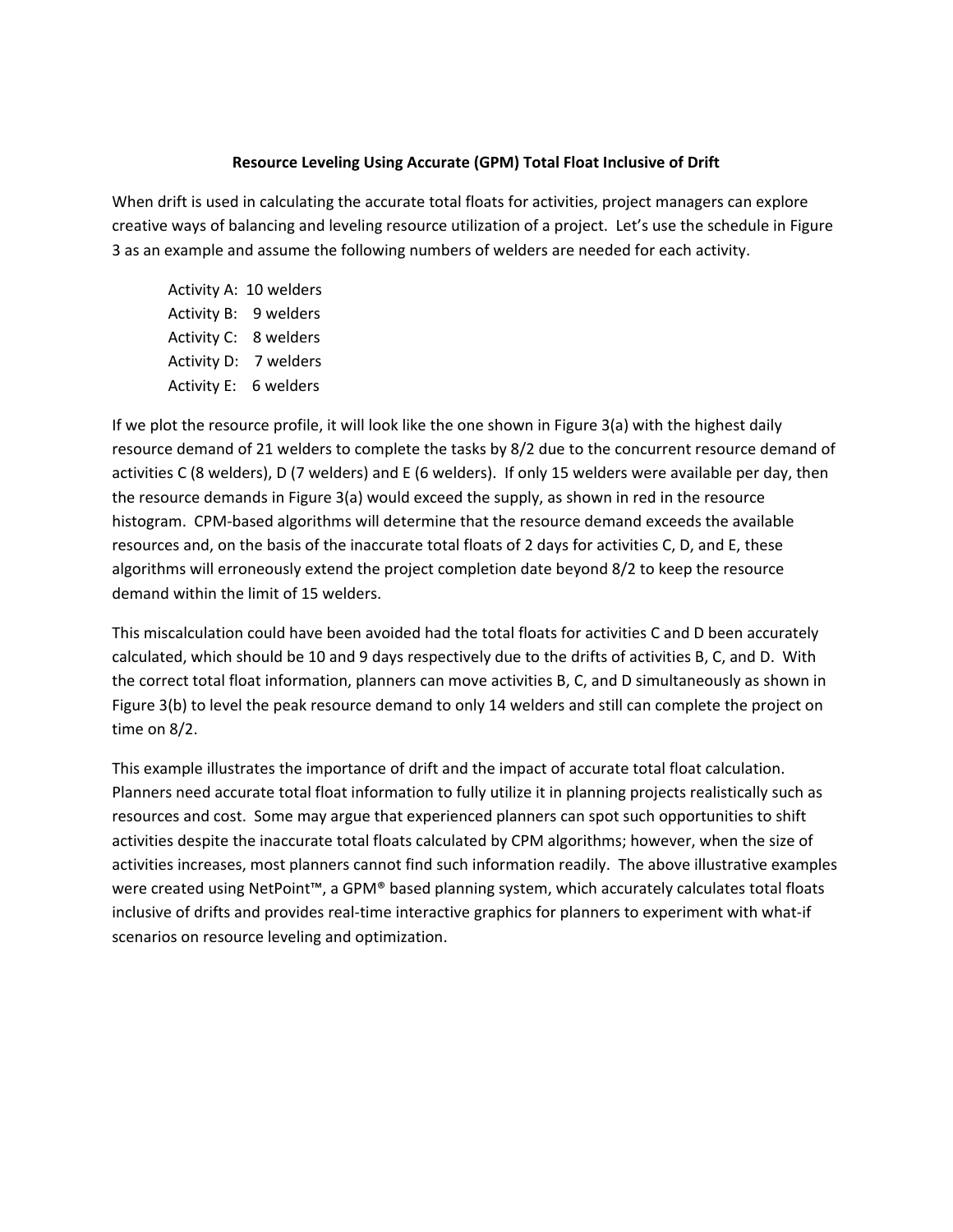

Figure 3(a) Original Resource Profile



Figure 3(b) Adjusted (Leveled) Resource Profile Using Drift

## **Advantages to the planner of GPM and GPM enabled software**

GPM provides additional flexibility in the planning process by accurately calculating and displaying drift and by accurately calculating total float as the sum of drift and float. This additional flexibility allows planners the ability to optimize network design reflecting the best possible choices for placement of activities related to the distribution of resources in time cost tradeoffs. GPM enables real time calculation of the entire network because GPM does not rely on a forward/backward pass in order to calculate floats and criticality. A further benefit of the GPM algorithms is the ability to calculate float and criticality left of the data date, as described in "The Forensic Scheduling Body of Knowledge Part I"."